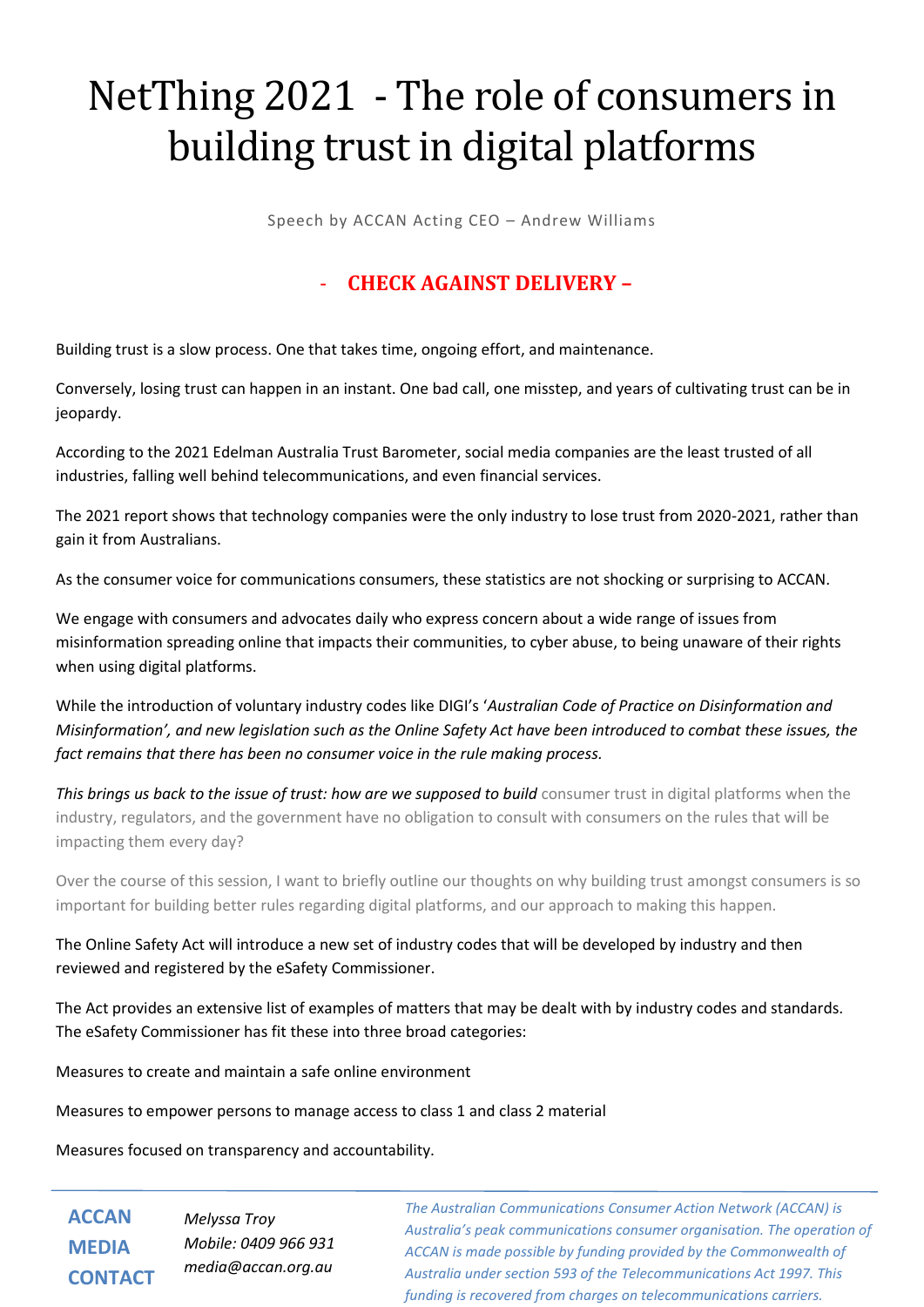The new codes are to be implemented across eight different sections of the online industry – social media services, websites, search engines, app stores, internet service providers, device manufacturers, hosting services, electronic services including email, messaging, gaming and dating services

These numerous new industry codes need to be developed and implemented by July 2022.

Or, if the industry adopts a phased approach to codes development, codes dealing with the most harmful, Class 1, content must be lodged for registration by July 2022, and codes dealing with content which is inappropriate for children, Class 2 content, must be lodged for registration by December 2022.

This means that the technology industry could have as little as nine months to draft as many as eight new codes, consult their members on their thoughts, refine accordingly, and get the codes ready for review and registration.

While it's fantastic to see the government is eager to implement changes to protect Australians online, this is code development at hyper speed and could pose a number of issues – not the least of which is not allowing for proper consultation with consumers.

One of the key challenges of developing effective self-regulatory codes is the need to have a broad range of expertise and perspectives involved. Issues pertaining to technology, security, privacy, human rights, digital inclusion, communications, and community interests all need to be considered. Having early participation and involvement of a broad cross section of stakeholders who will be impacted by the regulation is also proven to result in more effective codes and to build community trust in the successful implementation of these new rules.

The ACCC's '*Guidelines for developing effective voluntary industry codes of conduct'* states that codes of conduct tend to be more effective when the self-regulatory body charged with administering the code comprises representatives of the key stakeholders, including consumers, consumer associations, the government and other community groups. Likewise, Consumers' Federation Australia says that consultation or consumer engagement process should be meaningful, genuine, and efficient. They also highlight that the process should not be rushed and should be sufficient to ensure the relevant body is 'really listening' to stakeholders.

In the case of the industry codes being developed as part of the Online Safety Act, there is doubt about whether the consumer voice is truly being heard, or if it is an echo chamber of industry talking to government and vice versa. While the '*Industry codes position paper'* indicates that the eSafety Commissioner and the industry associations developing the codes need to have a meaningful consultation with both the industry that they are representing and also with the community, there is very little detail about what meaningful consultation would actually mean. If the main intent of these new rules is to protect consumers, it is vital that they undertake to understand what online conduct and content community members are concerned about.

In order for the technology industry to build trust with the community, it is vital to have input from people from a wide range of backgrounds, including People with Disability, culturally and linguistically diverse communities, Indigenous Australians, young people, older people and people from regional, rural, and remote communities. We believe that collaborative community consultation delivers better codes through more cooperation, creates higher public awareness, delivers more effective code implementation, and enables better complaint processes once the codes are registered.

As the peak body for communications consumers, ACCAN is well versed in providing the public's perspective on issues to industry, regulators, and the government. Knowing that the consultation period for the new rules is very limited, ACCAN has convened the eSafety Community Group – a group designed to reflect the diverse perspectives of our communities. With members including First Nations Media Australia, the Federation of Ethnic Communities Councils of Australia, Isolated Children's Parents' Australia, Australian Education Union, Australian Seniors Computer

**ACCAN MEDIA CONTACT** *Melyssa Troy Mobile: 0409 966 931 media@accan.org.au*

*The Australian Communications Consumer Action Network (ACCAN) is Australia's peak communications consumer organisation. The operation of ACCAN is made possible by funding provided by the Commonwealth of Australia under section 593 of the Telecommunications Act 1997. This funding is recovered from charges on telecommunications carriers.*